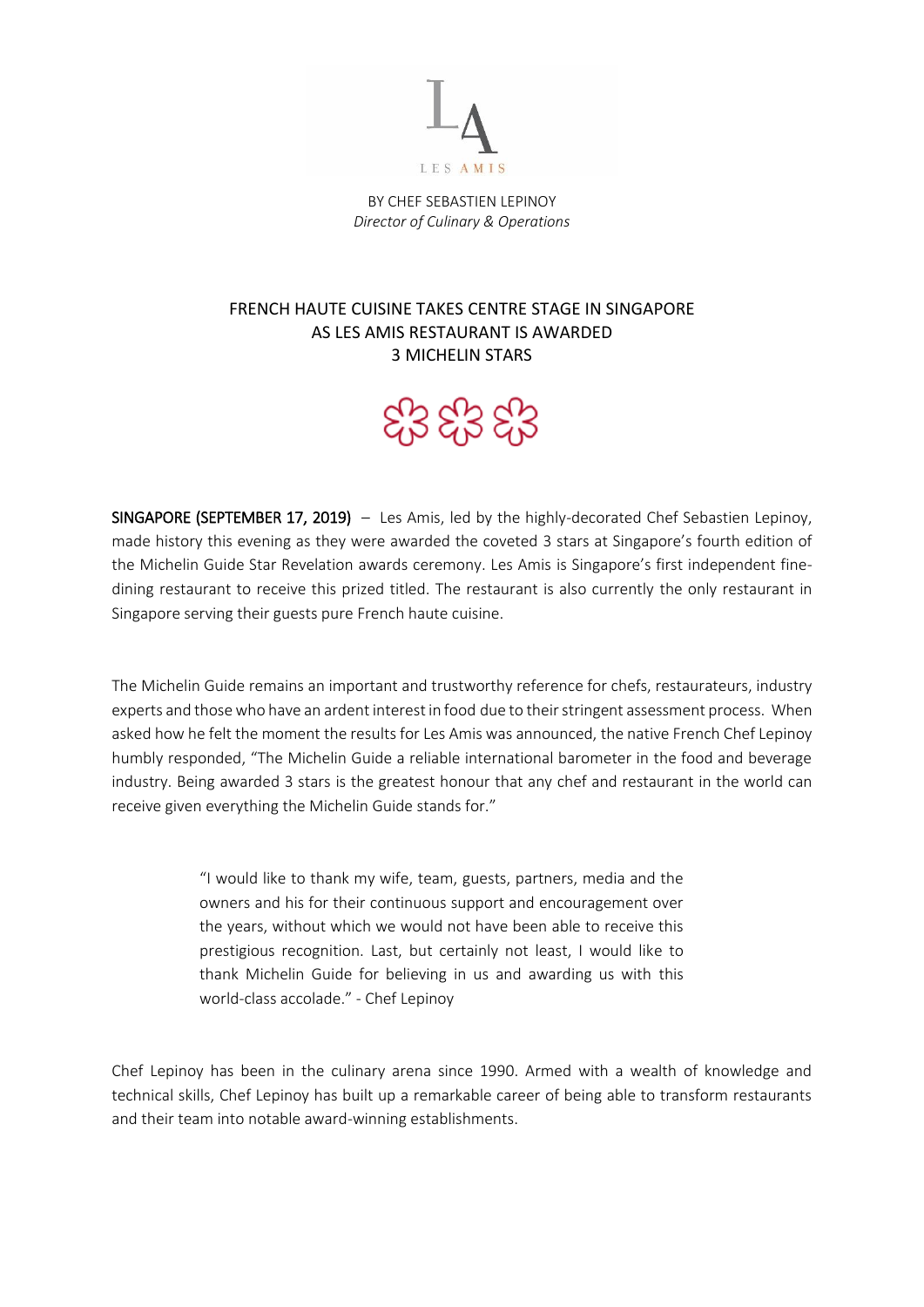In 2013, Chef Lepinoy took on one of the biggest challenges of his life when accepted the invitation from the owners of Les Amis to take over the reins of managing the entire fine-dining restaurant. The owners had full confidence in Chef Lepinoy, and thus everything from the culinary and operational direction to the marketing strategy was left in Chef Lepinoy's capable hands.

> "I do not follow trends or try to copy what the other chefs are doing. I stick to what I know best, and what I think is right for the restaurant and country I am in. My cuisine and collection of recipes are influence by my culture, background and experiences" - Chef Lepinoy

Being stationed in Singapore, Chef Lepinoy highlighted that it is very important to provide their guests with an authentic French experience rather than a modern French experience which is influenced by Asian ingredients. Today, more than 90% of Chef Lepinoy's ingredients are flown in from France and prepared with finesse and a high level of technicality, to provide his guests with a taste of French gastronomy.

Every day, Chef Lepinoy would personally place the orders for the ingredients and speak to the producers. It takes up 70% of his time just to source for the right ingredients and to remain in contact with the suppliers. This is to ensure that nothing but the best is served to his guests. It is amazing to hear that some producers have been working with Chef Lepinoy for more than 20 years.

> "Nothing in life comes easy, you have to work for it. I am so proud of my team! We've been working relentlessly for the last 6 years to transform the entire restaurant. Les Amis has come a long way, and the restaurant you see today is completely different from who we used to be 25 years ago." – Chef Lepinoy